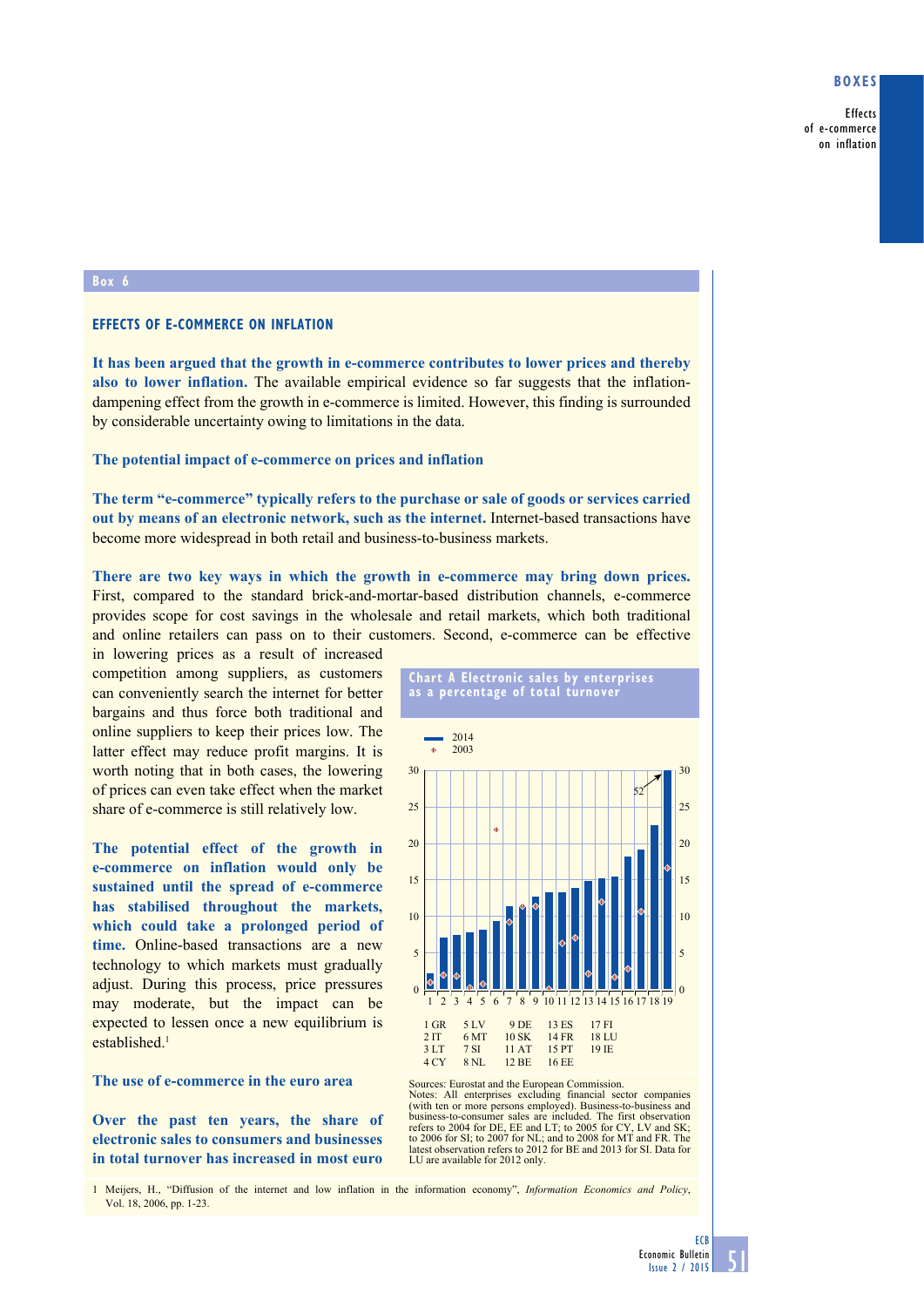**area countries, but it still varies significantly across them** (see Chart A).<sup>2</sup> Companies in the small and open economies of Ireland, Luxembourg, Slovakia and Finland posted the highest share of electronic sales in 2014, followed by companies in Germany, France, Belgium and Spain. The share of electronic sales in 2014 was still comparatively low in Greece, Cyprus, Italy and Malta, as well as in Latvia and Lithuania, with values below 10%. A particularly notable increase in electronic sales, from low starting levels in 2003, took place in the latest countries to have joined the euro area (Cyprus, Slovakia, Estonia, Lithuania and Latvia), which have seen a significant expansion in high-speed internet coverage, as well as in Spain and Portugal.

**The lower presence of e-commerce in some countries may be partly explained by a considerably larger share of small and medium-sized firms, which generally tend to sell less online than larger companies.** Furthermore, also in terms of internet access, some countries are lagging behind other euro area countries in terms of "very fast" internet access.

**The share of individuals using the internet to obtain information on goods and services or make purchases online has increased considerably over the past ten years** (see Charts B and C). In all euro area countries except Italy, the percentage of people seeking information online exceeded 50% by 2014. By that time, also the share of individuals actually buying goods and services online had at least doubled in most euro area countries compared to 2003.



**Chart B percentage of individuals looking** 





Sources: Eurostat and the European Commission.<br>Notes: Individuals aged 16-74. The first observation refers to 2004 for CY, SI, SK, EE and LV; to 2005 for BE, IT and MT; and to 2006 for FR.

2 Public data on e-commerce are still scarce. One data source is Eurostat's annual survey on ICT usage in enterprises and in households since 2002, which includes questions on e-commerce and supports the European Commission's Digital Agenda for Europe, launched in 2010.

52 ECB Economic Bulletin Issue 2 / 2015

Sources: Eurostat and the European Commission.<br>Notes: Individuals aged 16-74. The first observation refers to 2005 for BE, IT and MT; and to 2006 for FR.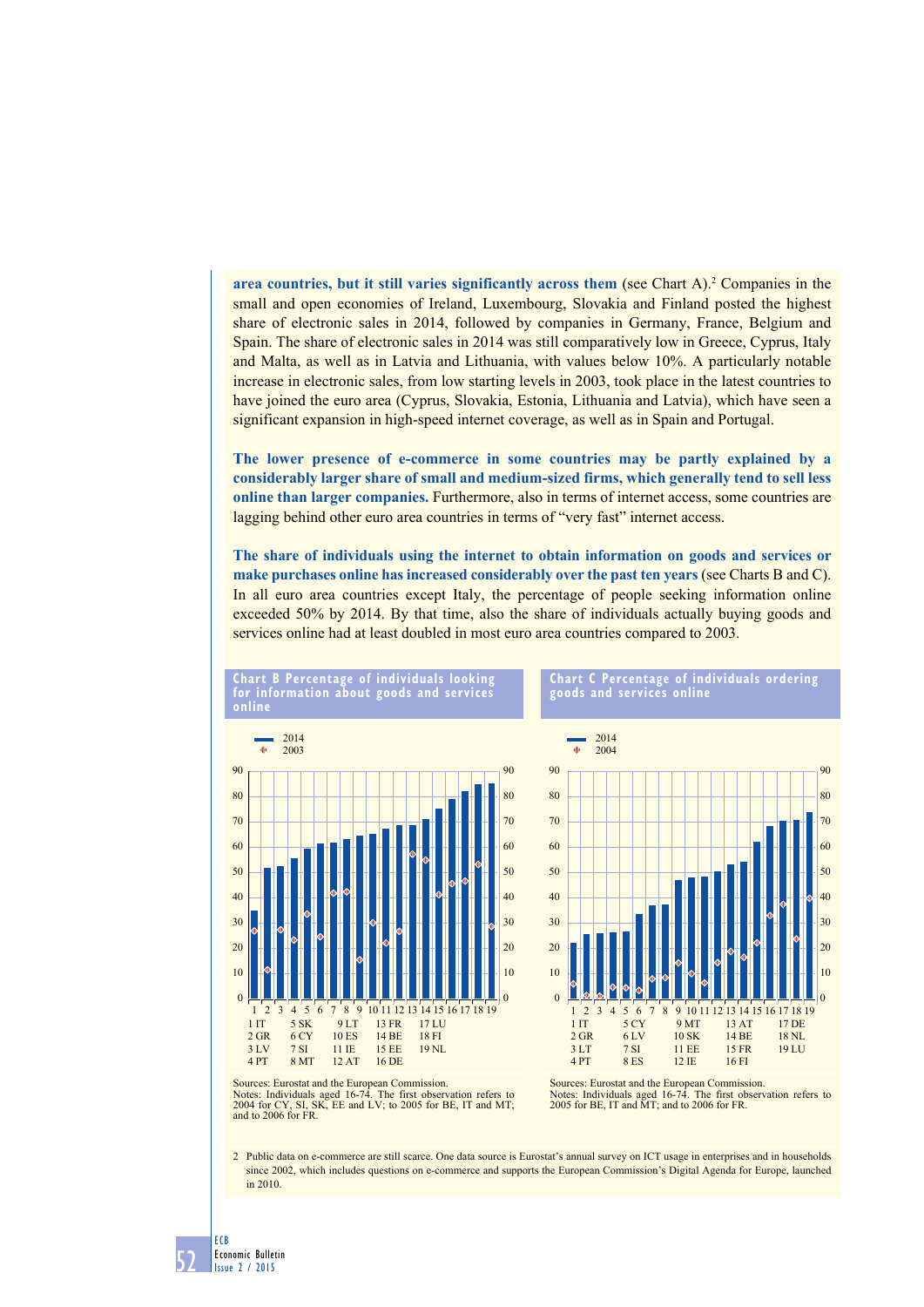## **Boxes**

Effects of e-commerce on inflation

# **Evidence of the impact of e-commerce on inflation**

**There are a number of caveats when examining the impact of e-commerce on consumer price inflation.** One of these is related to the inclusion of online price developments in the HICP. Statistical institutes in the EU increasingly include online prices when calculating consumer price indices. For some items, such as prices for hotel and other accommodation services as well as airfares, the collection and use of prices available on the internet instead of or in addition to those from traditional travel agencies or sales points is already well established. At the same time, the inclusion of prices for manufactured goods is more diverse across statistical institutes, also reflecting different consumption habits.<sup>3</sup> Eurostat, together with national statistical institutes, is currently working on a better, more complete and harmonised way to capture online price developments in the compilation of the HICP.

**When a statistical institute incorporates more online traded goods and services in the HICP, it has an impact on HICP inflation to the extent that the prices of such products and services change at different rates to the prices of offline-traded goods and services.** If prices change at similar rates in both trade channels, the incorporation of online traded products would not impact HICP inflation noticeably. Increasing quantities bought via the internet and price level differences between online and offline shops are reflected in adjustments to the expenditure shares of the respective HICP sub-items.

**Available evidence on the existence of a measurement error in the consumer price indices due to the incomplete incorporation of online sales is scarce and inconclusive.** Lünnemann and Wintr (2006)<sup>4</sup> analyse a large set of micro price data and find changes in prices of products traded online to be, on average, smaller than the corresponding price changes reported in the consumer price index data – this would point to a possible measurement error in HICP inflation. By contrast, a more recent study by Gorodnichenko, Sheremirov and Talavera  $(2014)^5$  finds that prices are, on average, adjusted in online shops by about the same amount as in offline shops. Thus, the measurement error in a price index by excluding online sales should be small.

**Evidence of actual effects of e-commerce on consumer price changes is also scarce but**  points to a small effect on inflation. An older study by Yi and Choi (2005)<sup>6</sup> finds that an annual increase by 1 percentage point in the share of people using the internet decreases the annual inflation rate in the range of 0.04-0.1 percentage point. This outcome is broadly in line with more recent results published by Lorenzani and Varga  $(2014)$ <sup>7</sup> who estimate the impact of online purchases of goods and services when examining the degree of price competition. In this context, they project the share of online purchases of goods and services in the retail sector observed in the year 2010 further up to 2015, and estimate that such a development could, overall, lower price increases in the retail sector in the EU27 as a whole by 0.1 percentage point each year between 2011 and 2015. A considerable level of uncertainty surrounds such estimates, inter alia, owing to the limited data sample available and previously mentioned caveats in compiling consumer price

- 4 Lünnemann, P., Wintr, L., "Are internet prices sticky?", *Working Paper Series,* No 645, ECB, June 2006.
- 5 Gorodnichenko, Y., Sheremirov, V., Talavera, O., "Price setting in online markets: does it click?" *NBER Working Papers,* No 20819, August 2014.

<sup>3</sup> For more information on inflation measurement issues, see Box 2 entitled "Implications of developments in the retail trade structure for inflation measurement", *Structural Issues Report,* September 2011, ECB.

<sup>6</sup> Yi, M.H., Choi, C., "The effect of the internet on inflation: Panel data evidence", *Journal of Policy Modeling,* Vol. 27, 2005, pp. 885-889.

<sup>7</sup> Lorenzani, D., Varga, J., "The Economic Impact of Digital Structural Reforms", *European Commission Economic Papers*, No 529 September 2014.